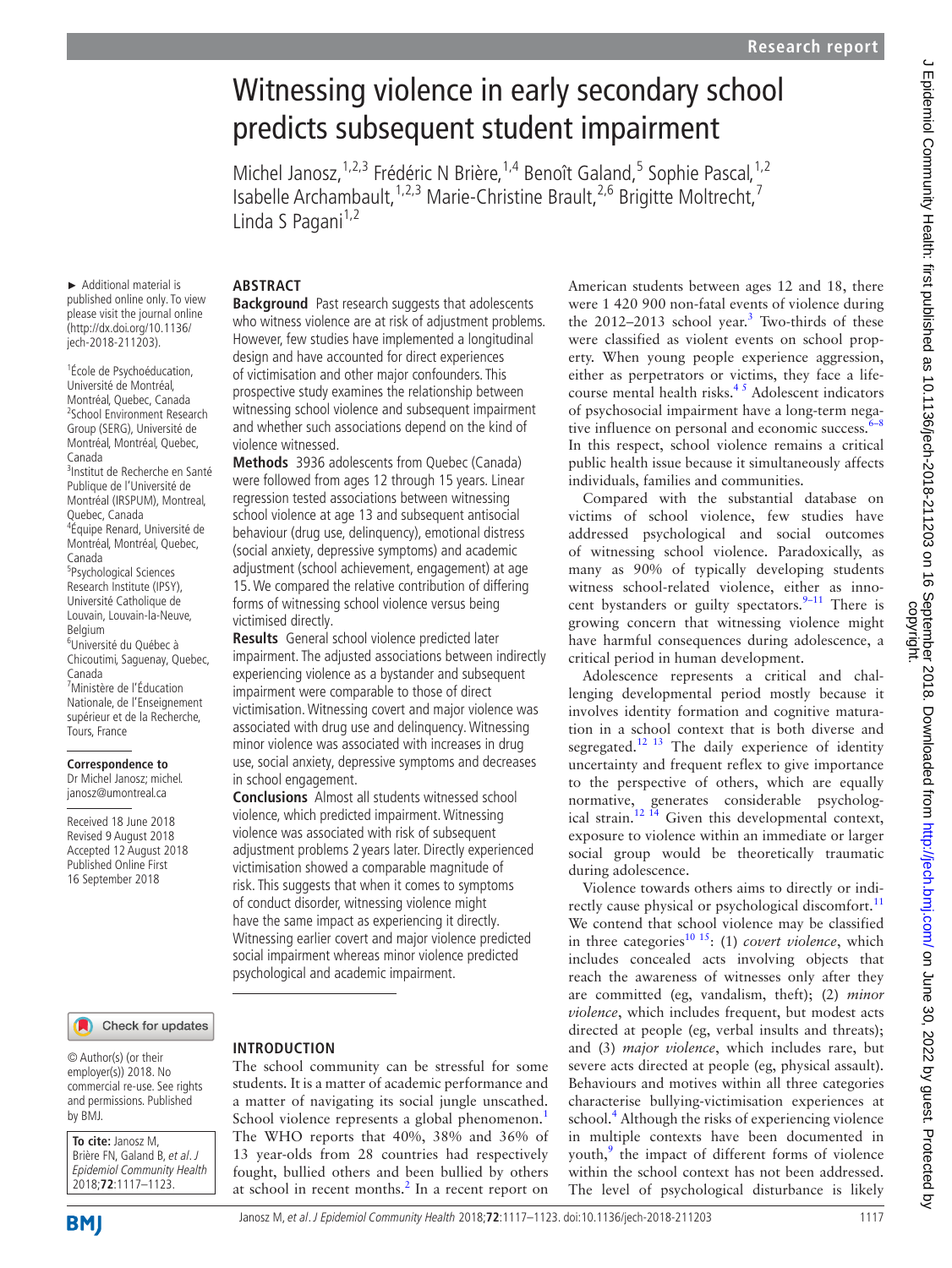proportional to the severity of violence observed, as suggested by past cross-sectional research.<sup>5</sup>

Several cross-sectional studies have found associations between witnessing school violence and somatic complaints, depression, anxiety, substance use and school absenteeism and suspension.<sup>9 15–19</sup> Although these findings seem logical, cross-sectional designs do not rule out pre-existing personal or sociodemographic characteristics that could act as alternative or competing explanations. Longitudinal designs with measures prior to experienced violence offer better control for potential confounding. Such designs have been sparse and have indicated associations between witnessing school violence and underachievement, disengagement, emotional distress and conduct problems.<sup>[10 11 20](#page-6-5)</sup>

Although the few existing studies corroborate the suggestion that indirect school violence exposure exerts risks of psychosocial impairment on affected youth, they remain characterised by modest samples, limited outcomes, time frame restrictions and/ or lack of control for key confounders.[10 11 20](#page-6-5) Noteworthy is that such studies are plagued by potential confounders, going beyond gender and level of access and control over wealth. Specifically, most important among these would be having been a victim of school violence, aggressive, associated with deviant peers, in a home characterised by family dysfunction, or marginalised by poor grades and cognitive vulnerability.<sup>[10 11](#page-6-5)</sup> Some school environments are more aggressive than others, ultimately affecting student perception. Consequently, direct exposure to school violence (in the role of victim),<sup>20</sup> prior school adjustment<sup>11</sup> and variations in school-level violence should ideally be considered as competing explanations. $10^{-11}$   $20$  Longitudinal research has provided conflicting findings regarding long-term associations with school achievement and conduct problems. It also remains unknown whether such outcomes depend on the kind of violent events witnessed by bystanders.<sup>[16 21](#page-6-8)</sup>

In response to the above concerns, this study prospectively examines whether witnessing school violence at age 13 predicts subsequent self-reported indicators of psychosocial impairment at age 15, while adjusting for a comprehensive set of potential confounders. We further examine the distinct relative risks associated with exposure to covert, minor and major violence. It is hypothesised that witnessing violence will be associated with psychosocial impairment risk and proportional to the observed intensity.<sup>22</sup>

#### **Methods**

#### **Participants and procedure**

The initial sample for this project approved by the Institutional Review Board conducted at the University of Montreal comprises a cohort of 9713 adolescents followed annually from age 12 years (grade 7; 2003/2004 school year) through age 15 (grade 10; 2007/2008 school year) in 77 schools across the province of Quebec (Canada). Schools were selected using stratified random sampling and were thus representative in terms of disadvantaged geographical location, size, first language and provincial demographics (86.2% Caucasian and 52.6% women). Consent was provided by 77% of eligible participants. Trained teachers and research assistants administered youth self-report questionnaires in class. From the initial 9713 participants, we excluded 2598 students who did not complete the school violence questionnaire at age 13 years (grade 8), as we could not infer their exposure to school violence. Second, to limit attrition bias, we also excluded schools with (1) unusually low participation rates on outcomes at age 15 years (grade 10, n=8 schools=1639 students) and (2) schools that did not cover the entire secondary

school period (n=17 schools=1540 students). Outcomes at age 15 years were missing for 22%–28% of remaining participants. The final sample comprised 3936 students, with more girls (52.1%) than boys (47.9%). The majority of participants were Quebec born (95.4%) and attended a French language school (83.2%). Forty-one schools were in disadvantaged communities and 11 schools were in average socioeconomic status communities. Written informed consent was obtained by all participants and their parents.

#### **Measures: predictor (age 13.4 years, grade 8)**

Witnessing school violence was treated using a global and specific analytic strategy. General school violence was measured using a global 9-item frequency scale ( $\alpha$ =0.85) asking students to report whether they observed, or were informed, of nine kinds school violence (0=never to 4=almost every day).<sup>[10](#page-6-5)</sup> This global factor comprises three subfactors which address both type and severity of exposure: covert violence (theft, vandalism;  $\alpha$ =0.76); minor violence (verbal insults between students and directed towards teachers, verbal threats between students;  $\alpha$ =0.72); and major violence (verbal threats directed towards teachers, physical assaults between students, physical assaults directed at teachers, carrying weapons in school;  $\alpha$ =0.77).

#### **Measures: outcomes (15.7 years, grade 10)**

Outcome measures include indicators of antisocial behaviour (drug use, delinquency), emotional distress (depressive symptoms, social anxiety) and academic adjustment (school achievement and school engagement).<sup>23-28</sup>

Drug use was measured using a 4-item scale  $(\alpha=0.75)$  on frequency of alcohol intoxication, as well as the use of cannabis, stimulants or hallucinogens, and hard drugs in the past 12 months.<sup>24</sup> Responses range from never  $(=0)$  to very often  $(=0)$ and were averaged.

Delinquency was assessed by summing students' responses to 16 items ( $\alpha$ =0.95) addressing the occurrence of behaviours associated with conduct disorder in the past 12 months (ie, theft, vandalism, threats, extortion, physical violence, runaway, youth gang involvement, carrying weapons). $24$  Responses range from never  $(=0)$  to very often  $(=0)$ .

Social anxiety was assessed using the 6-item subscale ( $\alpha$ =0.81) from the Spence Children's Anxiety Scale (eg, I worry about what others think of me).<sup>25</sup> Responses ranged from never  $(=0)$ to always  $(=3)$  and were averaged.

Depressive symptoms were assessed using the Center for Epidemiologic Studies-Depression questionnaire, a 15-item scale  $(\alpha=0.90)$  that asks participants to report the frequency of sad or depressive symptoms over the past week (eg, I thought my life had been a failure).<sup>23 26</sup> Summed responses range from rarely  $(=0)$  to most of the time or always  $(=3)$ .

School achievement was assessed using mean self-reported percentage grades in Mathematics and Language Arts (French or English, depending on the school attended).<sup>[27](#page-6-13)</sup>

School engagement was measured using a tridimensional measure including behavioural, cognitive and affective dimensions.[28](#page-6-14) Items and scales were combined using standardised Z scores and weights from a confirmatory factor analysis described in a previous study.<sup>[27](#page-6-13)</sup> Responses range from never or not at all  $(=0)$  to always or extremely  $(=3)$ .

#### **Measures: pre-existing and concurrent control variables**

Three categories of potential confounders were self-reported by participants. (1) Victimisation at age 13.4 years (grade 8).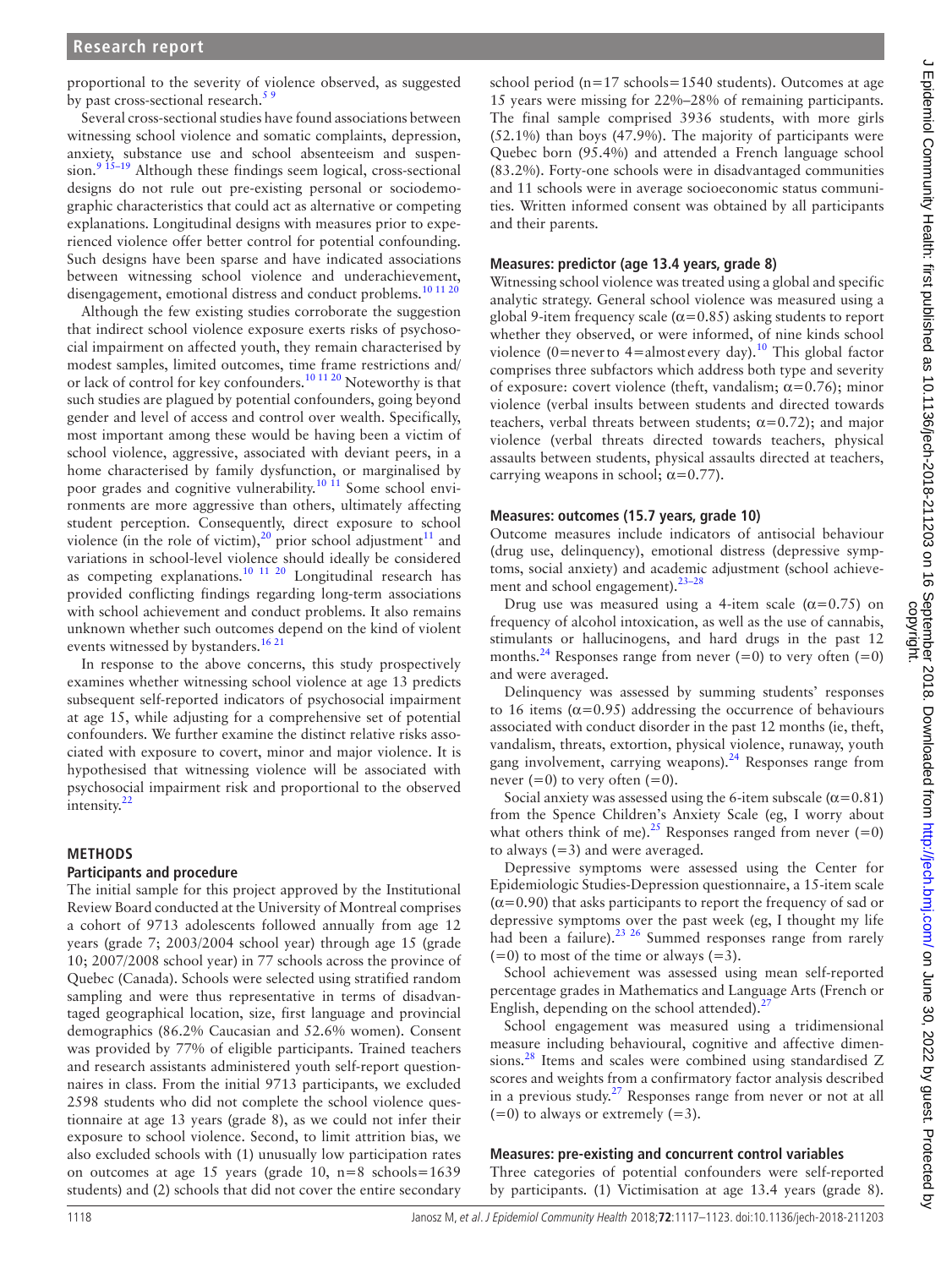Specifically, the experience of direct violence was measured at the same time as witnessing school violence using the average frequency of a 9-item victimisation scale (eg, theft, insult or humiliation, verbal threat, extortion, physical attack, and threat or assault with a weapon by student, threat of assault by members of gangs, insult or humiliation and physical aggression by staff member) during the school year.<sup>[10](#page-6-5)</sup> Responses range from never  $(=0)$  to 4 times or more  $(=4)$ . (2) Pre-existing measures at age 12.8 years (grade 7). These included drug use, delinquency, depression, anxiety, achievement and engagement. (3) Sociodemographic, individual, family and peer characteristics at age 12.8 years (grade 7). Individual characteristics included sex (0=female; 1=male), place of birth (0=Quebecborn; 1=other); performance on a fluid intelligence test (Raven's Standard Progressive Matrices), $28$  grade retention in elementary school  $(0=none; 1=grade \, retention \, once \, or \, more). Family character$ istics included adversity (a cumulative index of 9 parental risk factors: low family wealth, low home educational resources, low maternal and paternal education and occupational prestige, single-parent family configuration, household moves in the past 5 years, siblings not having completed high school), parent–child communication (six items; eg, Do you share your thoughts and feelings with your parents?  $\alpha = 0.85$ ,  $^{24}$  $^{24}$  $^{24}$  parent–child conflict (three items; eg, Do you ever fight or argue with your parents?  $\alpha$ =0.73)<sup>[24](#page-6-11)</sup> and parental supervision (two items; eg, Do your parents know where you are when you're out of the house?  $\alpha$ =0.80).<sup>24</sup> Responses for these three scales ranged from never  $(=0)$  to always  $(=3)$  and were averaged. Peer characteristics included peer deviancy (three items; eg, My best friends could have been in trouble with the police because of certain things they did, 0=strongly disagree to 4=strongly agree,  $\alpha$ =0.68)<sup>2</sup> and peer school disengagement (three items; eg, My best friends often talk about dropping out of school,  $\alpha$ =0.63).<sup>[24](#page-6-11)</sup> Responses ranged from not really true  $(=0)$  to certainly true  $(=4)$  and were averaged.

#### **Data analysis strategy**

Ordinary least squares regression was used to estimate the association between witnessing school violence at age 13 and subsequent psychosocial outcomes at age 15. The 'type=complex' option in Mplus  $V.6.12^{29}$  $V.6.12^{29}$  $V.6.12^{29}$  was used to adjust for school nesting and dependence of observations. We first regressed psychosocial outcomes on witnessing general violence (model 1), followed by separate estimations of the relationship for each specific type of violence (covert, minor, major) in separate models (models 2–4). For each model, pre-existing and concurrent control variables, as well as the predictor, were entered simultaneously.

All self-report data on witnessing violence were complete. To retain all available participants and reduce potential attrition bias (see online [supplementary appendices A and B](https://dx.doi.org/10.1136/jech-2018-211203)), we corrected for incomplete outcome and control variable data by using full information maximum likelihood (FIML) estimation. Estimation by FIML allows to preserve sample size and reduce potential attrition bias using information from the existing control variables.<sup>30</sup> Furthermore, to compare the influence of missing data treatment on results, we conducted parallel analyses using listwise deletion. Results did not differ for any of the outcomes of the study (and are available on request).

#### **Results**

#### **Descriptive analyses**

[Table](#page-3-0) 1 reports descriptive statistics and correlations for the variables in this study. Correlations between covert, minor and

major violence were high (r=0.50–0.61), but not high enough to preclude conceptualising these variables as distinct aspects of a larger construct. Witnessing school violence at age 13 was correlated with each psychosocial outcome at age 15. Almost all participants (97%) reported witnessing school violence in one form or another at age 13. Witnessing covert, minor and major violence was respectively reported by 78%, 96% and 77% of participants. Thus, not only was witnessing school violence extremely prevalent, the vast majority of students reported witnessing at least one major violent event at school. In comparison, 31%, 59% and 24% of participants respectively reported being victim of covert, minor and major violence. [Figure](#page-3-1) 1 compares the prevalence of witnessing versus being the direct victim of covert, minor and major violence at school. As expected, based on comparable scale items, participants were considerably more likely to be involved as witnesses than as direct victims for each type of violent event.

#### **Inferential analyses**

[Table](#page-4-0) 2 documents the adjusted regression coefficients (unstandardised and standardised) comparing the relationship between witnessing total (model 1), covert (model 2), minor (model 3) and major (model 4) school violence at age 13 and subsequent internalising problems, externalising problems and academic adjustment at age 15. These are four separate distinct regression models. Model 1 indicates that witnessing all types of violence at age 13 predicted drug use ( $\beta$ =0.09), delinquency ( $\beta$ =0.07) and marginally predicted subsequent social anxiety  $($  $\beta$ =0.04) and depressive symptoms  $(6=0.05)$  at age 15. Although witnessing school violence did not predict academic achievement, it was associated with lower academic engagement (ß=−0.06). All analyses were adjusted for pre-existing individual and family sociodemographic characteristics (at age 12) and individual experiences of victimisation (at age 13).

As for the contribution of different types of school violence, witnessing covert and major school violence showed significant associations with later drug use and delinquency. Witnessing covert (model 2) was associated with a greater risk of drug use  $(6=0.07)$ . Major (model 4) school violence showed a comparatively larger association with drug use  $(\beta = 0.09)$  and delinquency  $(6=0.11)$  risk than witnessing minor violence (model 3). The reverse pattern was found for emotional distress and academic adjustment. Witnessing minor, but not covert or major violence was associated with increases in social anxiety  $(6=0.05)$ , depressive symptoms  $(6=0.06)$  and decreases in academic engagement  $($ ß=−0.06).

Regression coefficients for victimisation allow us to estimate the relative contributions of both witnessing school violence and direct exposure, at age 13, to subsequent adolescent adjustment, compared with concurrent victimisation experiences. Victimisation was not associated with subsequent drug use and was only predictive of delinquency  $(6=0.07; 95% \text{ CI } 0.0 \text{ to } 0.14)$ , However, victimisation predicted both social anxiety  $(6=0.09;$ 95% CI 0.05 to 0.14) and depressive symptoms  $(6=0.11;$ 95% CI 0.04 to 0.17), with larger effect sizes than witnessing violence. Victimisation did not predict academic achievement or school engagement.

### **Discussion**

From a bystander or spectator vantage point, school violence represents a public health hazard because of its potential for psychologically affecting an exponential number of people.<sup>[5](#page-6-6)</sup> What is more, it might influence self-perceptions that society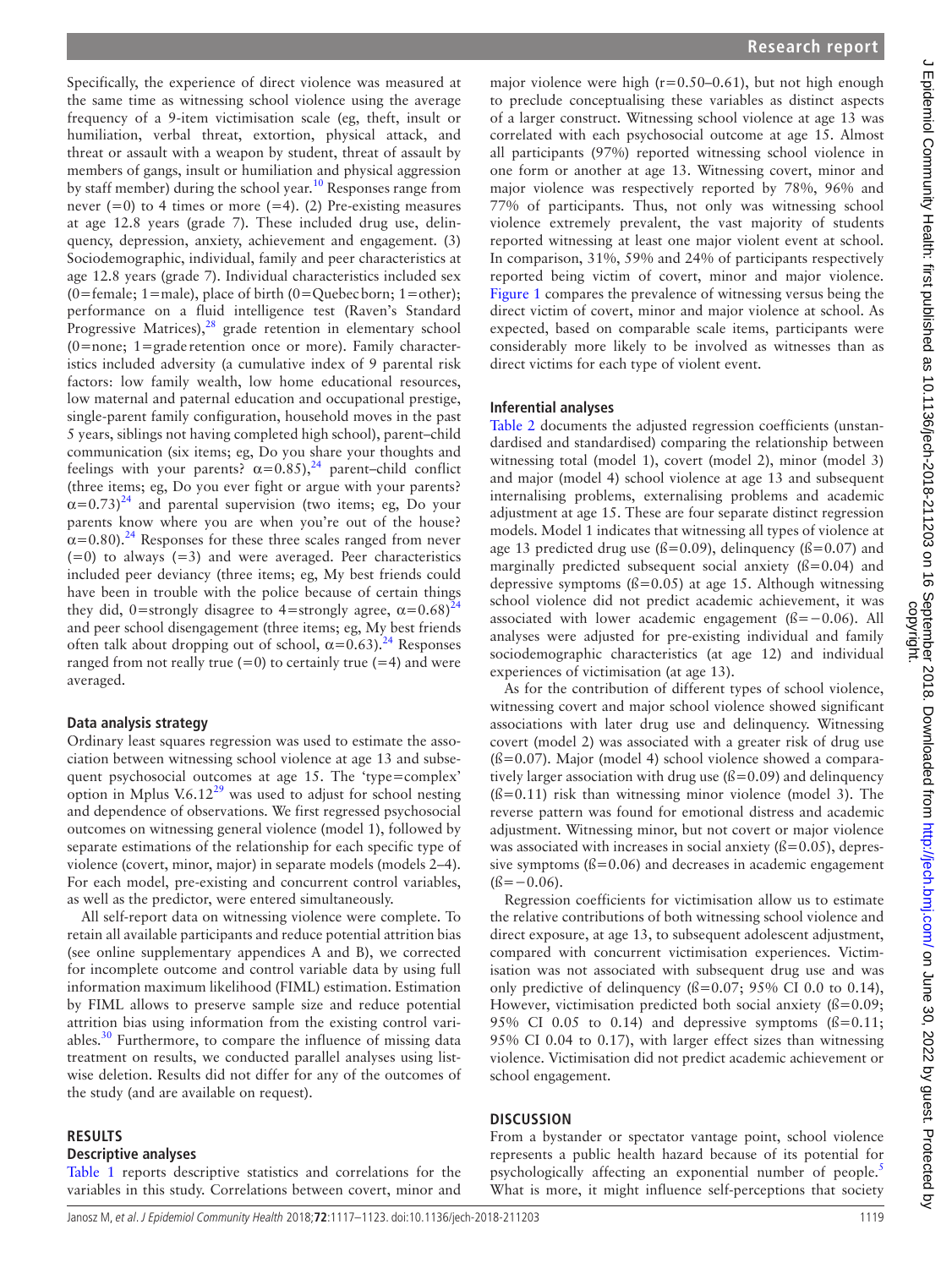<span id="page-3-0"></span>

| Descriptive statistics and correlations for the variables in this study<br>Table 1 |         |         |         |         |         |         |         |         |         |      |       |       |
|------------------------------------------------------------------------------------|---------|---------|---------|---------|---------|---------|---------|---------|---------|------|-------|-------|
|                                                                                    | 17      | 18      | 19      | 20      | 21      | 22      | 23      | 24      | 25      | 26   | M     | SD    |
| Sex*                                                                               |         |         |         |         |         |         |         |         |         |      | 0.48  | 0.50  |
| Place of birth*                                                                    |         |         |         |         |         |         |         |         |         |      | 0.05  | 0.21  |
| Family adversity                                                                   |         |         |         |         |         |         |         |         |         |      | 1.57  | 1.53  |
| Abstract reasoning (Raven's Matrices)                                              |         |         |         |         |         |         |         |         |         |      | 56.77 | 27.15 |
| Grade retention in elementary school*                                              |         |         |         |         |         |         |         |         |         |      | 0.15  | 0.41  |
| Communication with parents (age 12)                                                |         |         |         |         |         |         |         |         |         |      | 2.11  | 0.68  |
| Parental supervision (age 12)                                                      |         |         |         |         |         |         |         |         |         |      | 2.14  | 0.83  |
| Conflict with parents (age 12)                                                     |         |         |         |         |         |         |         |         |         |      | 1.08  | 0.63  |
| Peer deviancy (age 12)                                                             |         |         |         |         |         |         |         |         |         |      | 0.60  | 0.93  |
| Peer academic disengagement (age 12)                                               |         |         |         |         |         |         |         |         |         |      | 1.32  | 0.49  |
| School achievement (age 12)                                                        |         |         |         |         |         |         |         |         |         |      | 75.84 | 10.75 |
| School engagement (age 12)                                                         |         |         |         |         |         |         |         |         |         |      | 0.07  | 0.57  |
| Drug use (age 12)                                                                  |         |         |         |         |         |         |         |         |         |      | 0.18  | 0.43  |
| Delinquency (age 12)                                                               |         |         |         |         |         |         |         |         |         |      | 2.33  | 5.14  |
| Social anxiety (age 12)                                                            |         |         |         |         |         |         |         |         |         |      | 1.17  | 0.66  |
| Depressive symptoms (age 12)                                                       |         |         |         |         |         |         |         |         |         |      | 7.40  | 7.62  |
| Victimisation (age 13)                                                             |         |         |         |         |         |         |         |         |         |      | 0.43  | 0.59  |
| Witnessing total violence (age 13)                                                 | 0.42    |         |         |         |         |         |         |         |         |      | 1.17  | 0.72  |
| Witnessing covert violence (age 13)                                                | 0.31    | 0.78    |         |         |         |         |         |         |         |      | 0.96  | 0.87  |
| Witnessing minor violence (age 13)                                                 | 0.32    | 0.86    | 0.55    |         |         |         |         |         |         |      | 1.88  | 1.01  |
| Witnessing major violence (age 13)                                                 | 0.43    | 0.85    | 0.57    | 0.55    |         |         |         |         |         |      | 0.66  | 0.74  |
| School achievement (age 15)                                                        | $-0.08$ | $-0.02$ | $-0.02$ | 0.01    | $-0.05$ |         |         |         |         |      | 73.33 | 9.64  |
| School engagement (age 15)                                                         | $-0.11$ | $-0.13$ | $-0.08$ | $-0.12$ | $-0.10$ | 0.30    |         |         |         |      | 0.03  | .58   |
| Drug use (age 15)                                                                  | 0.13    | 0.16    | 0.12    | 0.11    | 0.16    | $-0.17$ | $-0.40$ |         |         |      | 0.56  | 0.64  |
| Delinquency (age 15)                                                               | 0.18    | 0.16    | 0.14    | 0.06    | 0.21    | $-0.17$ | $-0.34$ | 0.58    |         |      | 3.16  | 6.95  |
| Social anxiety (age 15)                                                            | 0.09    | 0.06    | 0.04    | 0.09    | 0.01    | 0.04    | 0.15    | $-0.01$ | $-0.02$ |      | 1.18  | 0.65  |
| Depressive symptoms (age 15)                                                       | 0.17    | 0.13    | 0.09    | 0.13    | 0.10    | $-0.10$ | $-0.18$ | 0.28    | 0.33    | 0.35 | 7.49  | 8.42  |

Significant correlations (p<0.05) in bold.

\*Male, students born out of Canada, repeaters and dropouts were coded as 1.



<span id="page-3-1"></span>**Figure 1** Comparison of witnessing versus being the direct victim of covert, minor and major violent events at school, based on comparable scale items.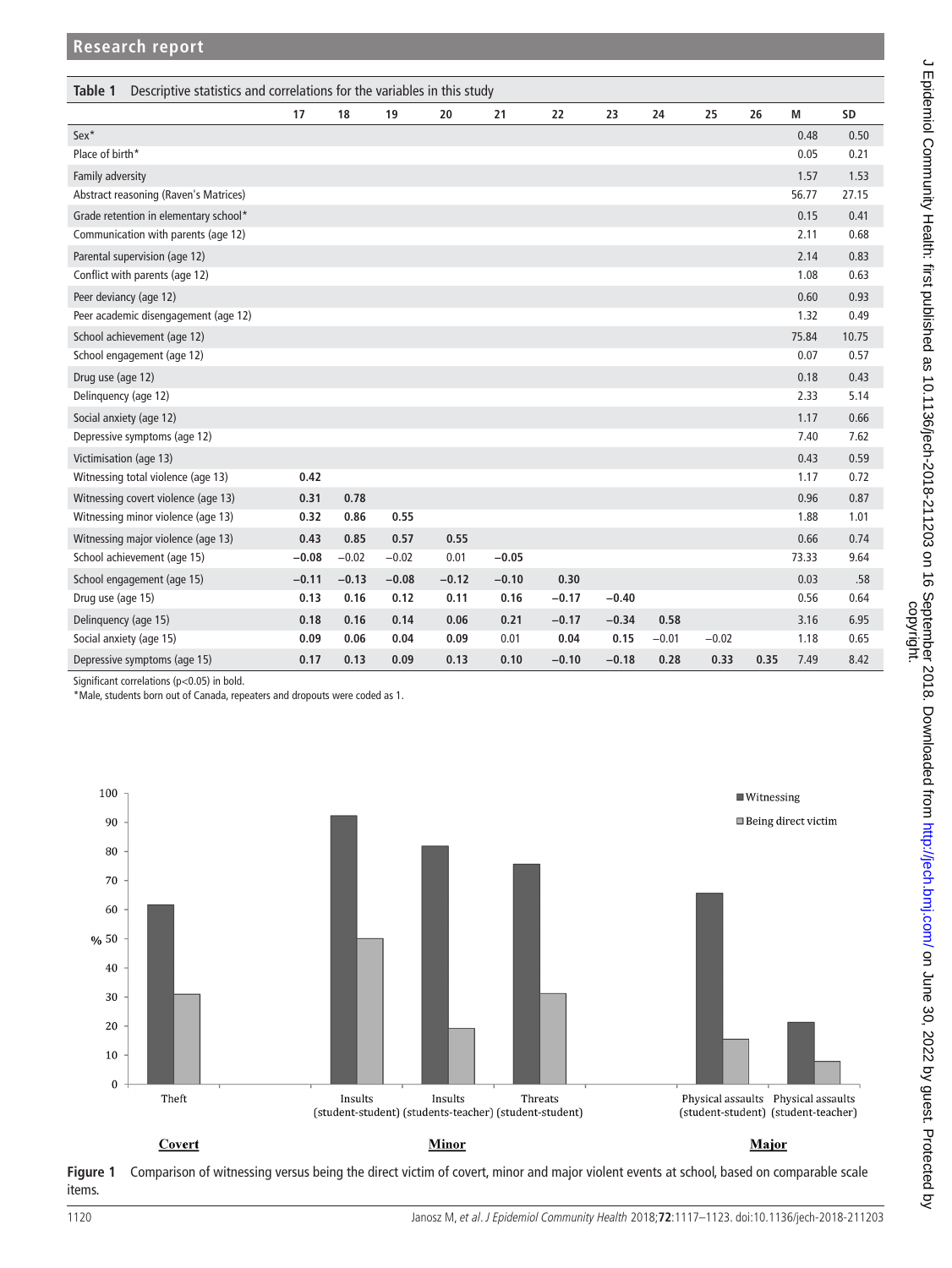<span id="page-4-0"></span>**Table 2** Adjusted prospective associations (unstandardised and standardised regression coefficients) between witnessing total, covert, minor and major school violence at age 13 and internalising problems, externalising problems and academic adjustment at age 15

| Outcome (age 15)          | <b>Model</b>   | Predictor (age 13)         | Adjustedt B (SE)  | Adjustedt B (95% CI)           | Model R <sup>2</sup> |
|---------------------------|----------------|----------------------------|-------------------|--------------------------------|----------------------|
| Antisocial behaviour      |                |                            |                   |                                |                      |
| Drug use                  | 1              | Witnessing total violence  | $0.08(0.02)$ ***  | 0.09 (0.04 to 0.14)            | 0.16                 |
|                           | 2              | Witnessing covert violence | $0.05(0.02)^*$    | 0.07 (0.02 to 0.12)            | 0.16                 |
|                           | 3              | Witnessing minor violence  | $0.04(0.01)^*$    | 0.05(0.01 to 0.10)             | 0.16                 |
|                           | 4              | Witnessing major violence  | $0.08(0.02)$ ***  | 0.09 (0.04 to 0.14)            | 0.16                 |
| Delinquency               | $\mathbf{1}$   | Witnessing total violence  | $0.64(0.25)$ *    | $0.07$ (0.02 to 0.12)          | 0.16                 |
|                           | $\overline{2}$ | Witnessing covert violence | $0.61(0.19)$ ***  | $0.08$ (0.03 to 0.12)          | 0.17                 |
|                           | 3              | Witnessing minor violence  | 0.03(0.14)        | $0.00$ (-0.04 to 0.04)         | 0.17                 |
|                           | 4              | Witnessing major violence  | $1.01 (0.30)$ *** | $0.11$ (0.05 to 0.17)          | 0.16                 |
| <b>Emotional distress</b> |                |                            |                   |                                |                      |
| Social anxiety            | $\mathbf{1}$   | Witnessing total violence  | $0.04(0.02)$ ‡    | $0.04$ (0.00 to 0.09)          | 0.25                 |
|                           | $\overline{2}$ | Witnessing covert violence | $0.02(0.01)$ ‡    | $0.03$ (0.00 to 0.06)          | 0.25                 |
|                           | 3              | Witnessing minor violence  | $0.03(0.01)^*$    | 0.05 (0.00 to 0.09)            | 0.25                 |
|                           | 4              | Witnessing major violence  | 0.03(0.02)        | $0.03$ (-0.02 to 0.08)         | 0.25                 |
| Depressive symptoms<br>1  |                | Witnessing total violence  | $0.62(0.32)$ ‡    | 0.05(0.00 to 0.11)             | 0.11                 |
|                           | 2              | Witnessing covert violence | 0.36(0.23)        | $0.04$ (-0.01 to 0.08)         | 0.12                 |
|                           | 3              | Witnessing minor violence  | $0.46(0.16)$ **   | .006 (0.02 to 0.09)            | 0.11                 |
|                           | 4              | Witnessing major violence  | $0.56(0.31)$ ‡    | $0.05$ (0.00 to 0.10)          | 0.11                 |
| Academic adjustment       |                |                            |                   |                                |                      |
| School achievement        | 1              | Witnessing total violence  | 0.44(0.32)        | $0.03$ (-0.01 to 0.08)         | 0.35                 |
|                           | 2              | Witnessing covert violence | 0.13(0.26)        | $0.01$ (-0.03 to 0.06)         | 0.35                 |
|                           | 3              | Witnessing minor violence  | 0.22(0.21)        | $0.02$ (-0.02 to 0.07)         | 0.35                 |
|                           | 4              | Witnessing major violence  | 0.46(0.28)        | $0.04 (-0.01 to 0.08)$         | 0.35                 |
| School engagement         | $\mathbf{1}$   | Witnessing total violence  | $-0.05(0.02)$ *   | $-0.06$ ( $-0.10$ to $-0.01$ ) | 0.22                 |
|                           | $\overline{2}$ | Witnessing covert violence | $-0.02(0.01)$ ‡   | $-0.04$ ( $-0.07$ to 0.00)     | 0.22                 |
|                           | 3              | Witnessing minor violence  | $-0.04(0.01)$ **  | $-0.06$ ( $-0.11$ to $-0.02$ ) | 0.22                 |
|                           | 4              | Witnessing major violence  | $-0.02(0.02)$     | $-0.02$ ( $-0.07$ to 0.03)     | 0.22                 |

 $*P<0.05$ ;  $*P<0.01$ ;  $**P<0.001$ .

†All models are adjusted for concurrent victimisation at age 13, child sex and place of birth, as well as baseline values (at age 12) for family adversity, fluid intelligence, grade retention in elementary school, communication with parents, parental supervision, conflict with parents, peer deviancy and peer school disengagement. ‡P<0.10.

is violent, which diminishes mental estimates of community efficacy and safety. $31$  This large-scale longitudinal study offers interesting insights, based on Canadian data, where the social safety net, healthcare and other economic policies are substantially progressive and are more comparable to Europe than to the USA.<sup>32</sup> The take home lesson seems to be that despite the large network of protective social policies, school violence is remarkably prevalent and disturbing, even to non-participants on the sidelines.

First, witnessing school violence seems statistically normative for adolescents in typical schools. Almost all of the participants in our sample witnessed violence in one form or another in middle school. A clear majority reported witnessing at least one major violent event such as a physical assault.

Youth who witnessed violent events at age 13 were at subsequent risk of psychosocial impairment at age 15. This finding accounted for prior direct experiences of victimisation, functioning and sociodemographic confounders that were concurrently measured with the outcomes. Relative to direct victimisation, witnessing school violence presented similar risks of subsequent delinquency. This is even more visible when covert and major violence are considered. This suggests that, seeing violence happen might have a comparable deleterious impact as experiencing it directly when it comes to later conduct disorder

symptom outcomes such as inflicting harm on others, truancy, theft and vandalism. This finding warrants further investigation.

Several unexpected findings are noteworthy. The psychological strain of simply being exposed, treated as a general variable, was only expressed through subsequent conduct problems but not depressive or anxious symptoms. Similarly, general exposure to violence, either directly or as a witness, was not associated with achievement. A likely explanation is that academic achievement is more strongly tied to factors such as working memory, classroom engagement and pre-existing cognitive skills.<sup>[33](#page-6-19)</sup> No observed relation with our two indicators of emotional distress might also account for the absence of a link.

Most importantly, to our knowledge, studies had yet to examine responses to witnessing distinct levels of school violence. Our results suggest that there are different responses associated with each level of violence severity experienced by students. Involvement in drug taking and delinquency was primarily associated with prior witnessing covert and major violence. This is plausible given that in many situations, covert violence can be as intense and have similar motives as major violence.<sup>31</sup> Covert violence is simply hidden from observation and coherent with drug use or delinquent behaviour, which are mostly covert as well. Witnessing minor violence was associated with both social anxiety and depressive symptoms (as an internal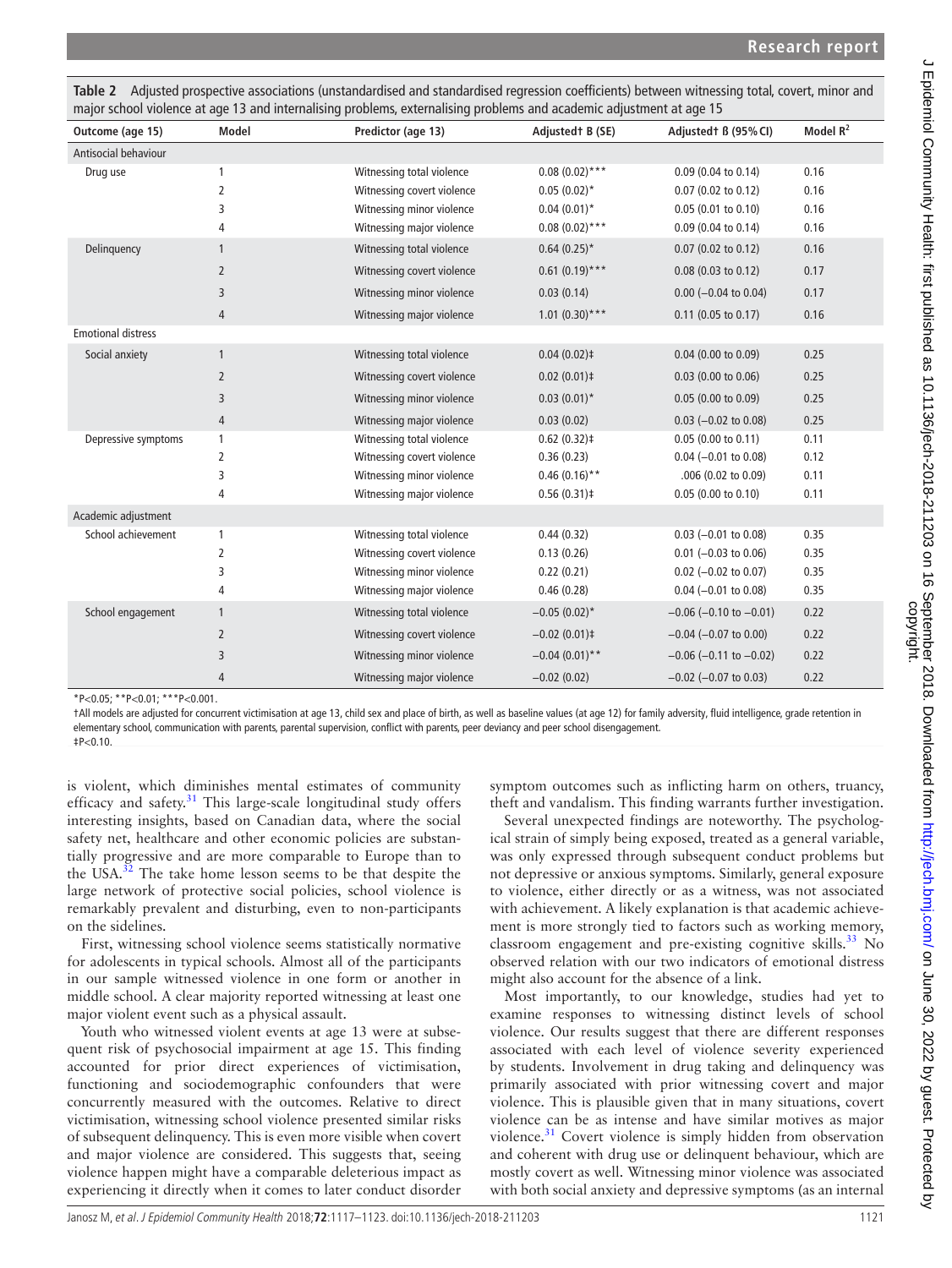## **Research report**

distress response) and school disengagement (as an external social distress response). We can speculate that these might be individual coping mechanisms that aim to emotionally regulate oneself and attenuate attention from others in an environment perceived as aggressive. Such differential predictions may also help clarify the psychological mechanisms by which indirect violence leads to dysfunctional adolescent outcomes.

We have previously interpreted witnessing school violence as inducing feelings of fear and insecurity that give rise to either a *fight* or a *flight* response in bystander students.[10](#page-6-5) Consistent with this interpretation, witnessing violent events that reach a certain level of severity or threat (ie, covert or major violence) may primarily elicit *fight* responses, which can take the form of conduct problems. Witnessing covert and major violence may also contribute to delinquency via modelling and cognitive normalisation of deviant behaviour<sup>34</sup> or emotional desensitisation to violence, $35$  and to substance use via a mechanism in which drugs serve as a coping strategy in response to psychological difficulty[.36](#page-6-22) Less severe, but more frequent and chronic and interpersonal violent events (ie, minor violence) may primarily elicit *flight* responses in the form of emotional distress and disengagement from the school setting. It could be that such flight responses, in the form of ignoring or giving messages of tolerance to minor violence to others, evoke feelings of guilt, which is manifested by emotionally distressed behaviour. It is also plausible that prolonged indirect exposure to minor violence may contribute to emotional distress by undermining relational climate in the school context.<sup>[37](#page-6-23)</sup>

Despite its prospective design with numerous participants, this study should be interpreted in light of several limitations. First, all information was obtained via self-report. The observed associations may partly reflect reporting bias and shared method variation.<sup>[38](#page-6-24)</sup> The intercorrelations between the predictor and control and outcome variables were mostly modest. This, in addition to the number of control variables and participant attrition, may explain the low standardised regression coefficients. Second, although we did control for experiencing victimisation at the same time as witnessing school violence, we did not adjust for direct perpetration of violence. Baseline delinquency may be argued to represent a good proxy of this construct in all models. Finally, the sample comprised a majority of students from disadvantaged areas. Results may thus not generalise to all types of schools given that school violence is more frequent in underprivileged schools, even in a generous social policy context like Canada.<sup>[9](#page-6-2)</sup>

Future studies should seek to further clarify the underlying mechanisms by which witnessing school violence predicts longterm adolescent outcomes after the stressful event(s). Several explanations have been tested so far (eg, feelings of insecurity, emotional desensitisation).<sup>10 35</sup> Studies need to consider the type of school violence witnessed by students when probing underlying mechanisms that generate psychological responses. Investigators should also explore factors that protect against the psychosocial risks associated with witnessing school violence. Individual characteristics such as gender and age and schoollevel characteristics such as school size and organisation represent relevant candidate mitigating factors to explore.<sup>36</sup>

Clearly, exposure to school violence affects a vast majority of secondary school students, many of whom are not direct victims of violence. Indirect violence represents a long-term developmental risk for subsequent mental health problems. Comprehensive and universal approaches towards the prevention of school violence are warranted. These approaches should include witnesses as well as victims and perpetrators and target

all forms of school violence, including acts of covert and minor violence.<sup>39 40</sup> Nevertheless, prevention is not always effective, which leads to concerns for victims and bystanders. Given the frequency of violence in schools, actively supportive family and community relationships represent important resources for facilitating coping strategies after having been exposed to events associated that inflict psychological or physical harm.<sup>[31](#page-6-17)</sup> These also prevent emotional desensitisation to violence which also contributes to aggressive behaviour in youth. $34$  We contend that postviolence intervention programmes would benefit from a population-based approach that normalises concern for others and intolerance for disrespect, seeks to empower bystander students who are not directly involved in acts of school violence and publicly activates protective relationships.

#### **What is already known on this subject**

► Previous studies suggest that adolescents who witness violence in secondary school are at risk of experiencing adjustment problems. However, few studies have used a long-term prospective design and have accounted for direct experiences of school violence (victimisation) and other major confounders.

### **What this study adds**

► Youth who witnessed violent school events at age 13 were at subsequent risk of psychosocial and academic impairment at age 15. Later involvement in drug taking and delinquency was primarily associated with witnessing earlier covert and major violence. Later emotional distress and disengagement from school were associated with witnessing earlier minor violence. The associations between indirectly experiencing violence as a bystander and subsequent impairment were comparable to those of direct violence.

**Contributors** MJ directed the data collection, conceptualised the study and drafted the manuscript. FNB helped conceptualise the study and conduct the analyses, and wrote a first draft of the manuscript. SP conducted the analyses and revised the manuscript. BG helped conceptualise the study and the analytical procedure, and revised the manuscript. IA participated in data collection and revised the manuscript. MCB, BM and LSP helped conceptualise the study and revised the manuscript. All authors approved the final manuscript as submitted and agree to be accountable for all aspects of the work.

**Funding** Analyses were funded by a public team grant awarded by the Fonds de recherche du Québec-Société et culture (FRQSC No 136876).

**Competing interests** None declared.

**Patient consent** Not required.

**Ethics approval** Ethics Committee/Institutional Review Board approval obtained by Université de Montréal.

**Provenance and peer review** Not commissioned; externally peer reviewed.

**Data sharing statement** Used and unused data are available for consultation upon request to the first author.

### **References**

- <span id="page-5-0"></span>1 Benbenishty R, Astor RA. School violence in an international context: a call for global collaboration in research and prevention. Int J Violence Sch 2006;7:59–80.
- <span id="page-5-1"></span>2 Due P, Holstein BE, Lynch J, et al. Bullying and symptoms among school-aged children: international comparative cross sectional study in 28 countries. [Eur J Public Health](http://dx.doi.org/10.1093/eurpub/cki105) 2005;15:128–32.
- <span id="page-5-2"></span>3 Morgan RE, Musu-Gillette L, Robers S, et al. Indicators of School Crime and Safety: 2014. Bureau of Justice Statistics 2015. 2015. [http://www.bjs.gov/index.cfm?ty=](http://www.bjs.gov/index.cfm?ty=pbdetail&iid=5322&utm_source=juvjust-071315&utm_medium=email&utm_content=Indicators%20of%20School%20Crime%20and%20Safety%202014&utm_campaign=juvjust) [pbdetail&iid=5322&utm\\_source=juvjust-071315&utm\\_medium=email&utm\\_](http://www.bjs.gov/index.cfm?ty=pbdetail&iid=5322&utm_source=juvjust-071315&utm_medium=email&utm_content=Indicators%20of%20School%20Crime%20and%20Safety%202014&utm_campaign=juvjust)